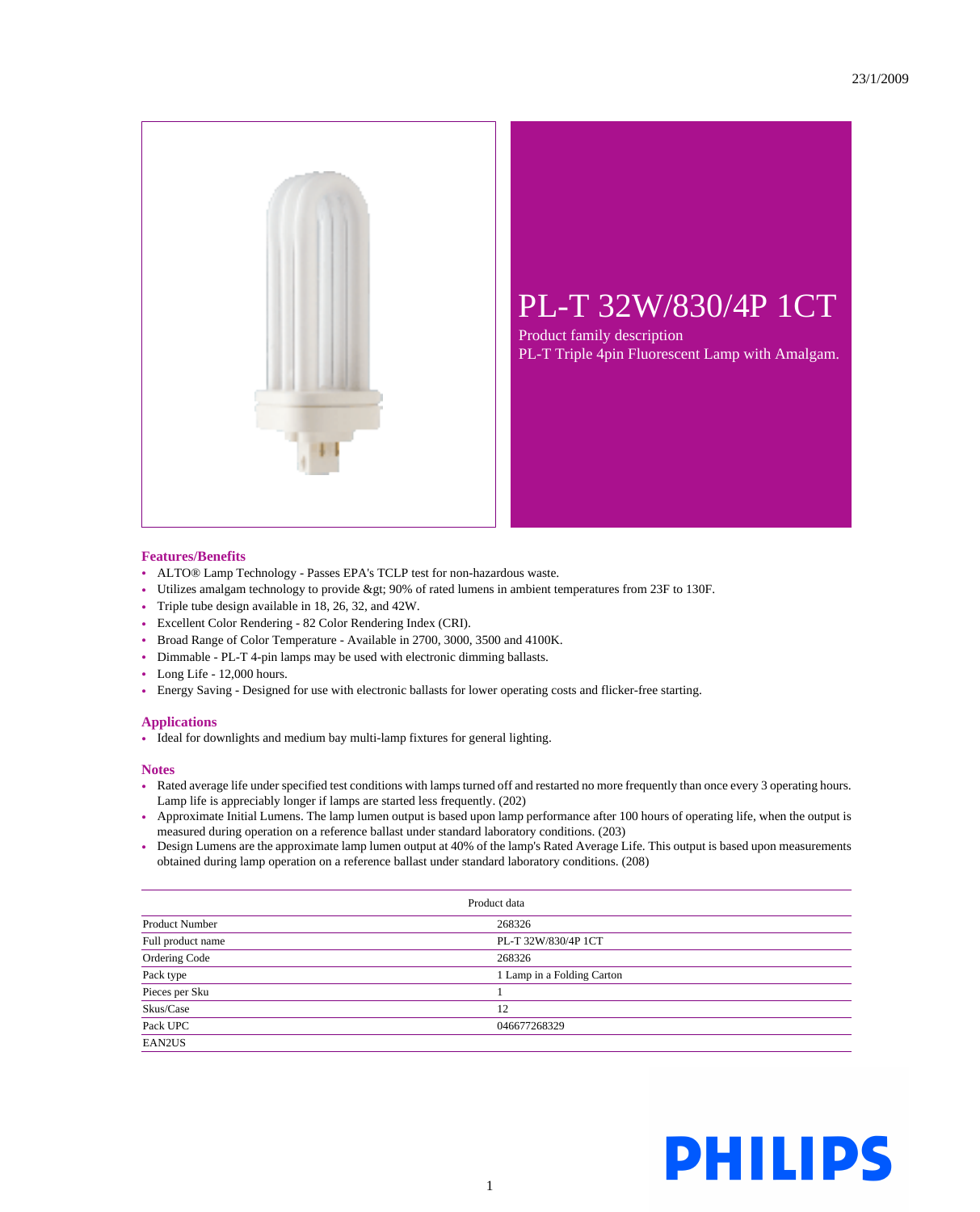| Product data                    |                                  |  |
|---------------------------------|----------------------------------|--|
| Case Bar Code                   | 50046677268324                   |  |
| <b>Successor Product number</b> |                                  |  |
| Base                            | GX24q-3                          |  |
| <b>Base Information</b>         | 4P                               |  |
| Execution                       | /4P [4 Pins]                     |  |
| Packing Type                    | 1CT [1 Lamp in a Folding Carton] |  |
| Packing Configuration           | 12                               |  |
| Avg. Hrs. Life                  | 16000 hr                         |  |
| Ordering Code                   | PL-T 32W/830/4P/ALTO             |  |
| Pack UPC                        | 046677268329                     |  |
| Case Bar Code                   | 50046677268324                   |  |
| Watts                           | 32W                              |  |
| Lamp Voltage                    | $- V$                            |  |
| Dimmable                        | Yes                              |  |
| Color Code                      | 830 [CCT of 3000K]               |  |
| Color Rendering Index           | 82 Ra8                           |  |
| <b>Color Designation</b>        | Warm White                       |  |
| Color Description               | 830 Warm White                   |  |
| Color Temperature               | 3000 K                           |  |
| <b>Initial Lumens</b>           | $-I.m$                           |  |
| <b>Initial Lumens</b>           | 2400 Lm                          |  |
| Overall Length C                | 141.4 mm                         |  |
| Diameter D                      | 39.85 mm                         |  |
| Diameter D1                     | 39.65 mm                         |  |
| <b>Product Number</b>           | 268326                           |  |